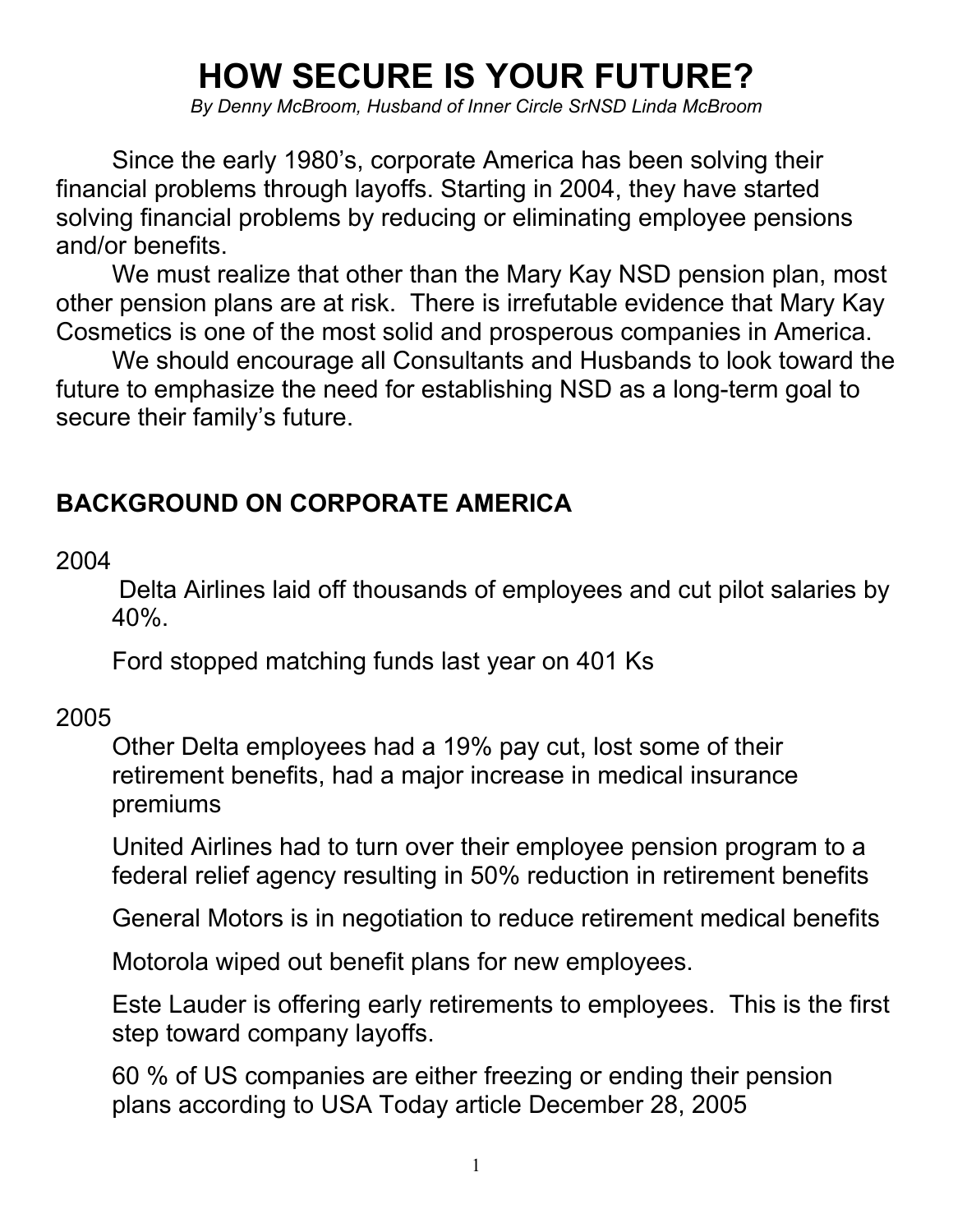## 2006

Sears froze its benefit plans staring this year

On 1/7/06 IBM announced that in 2008 new employees will no longer receive a pension plan . They are doing this to remain competitive with other companies who do not offer pension plans. This impacts 125,000 people

On 1/24, Ford announced 30,000 job cuts and several plant closings

Alcoa announced that they will no longer offer new employee retirement plans so they can remain competitive.

Chrysler announced a 20 % cut in management staff and 6,000 workers.

Ford announced it will eliminate 30,000 jobs in the next 7 years and it will be reducing benefits.

## **BACKGROUND ON MARY KAY, INC**

## 2005

Gave Independent Sales Directors and National Sales Directors the largest pay raise in the history of the company

Made this 2005 raise retroactive for retiring Emeriti for the last year of their three-year average for calculating their 15 year retirement.

Arlene Lenarz retired in January on \$ 47,000 per month.

To retire comfortably, you need a \$1-2 million benefit from your retirement plan. The average Mary Kay NSD retires with \$ 4 million in her benefit plan. Arlene retired on \$ 6.7 million.

Created a SECOND retirement plan for NSD's – The Great Futures Program. This plan gives retiring NSD's 60% of the 3 highest years in International commissions and pays for 12 years on an upward sliding scale commensurate with the growth of production in those countries.

Only 1% of families earn over \$ 200,000 annually. The average annual income for a Mary Kay NSD is \$ 300,000.